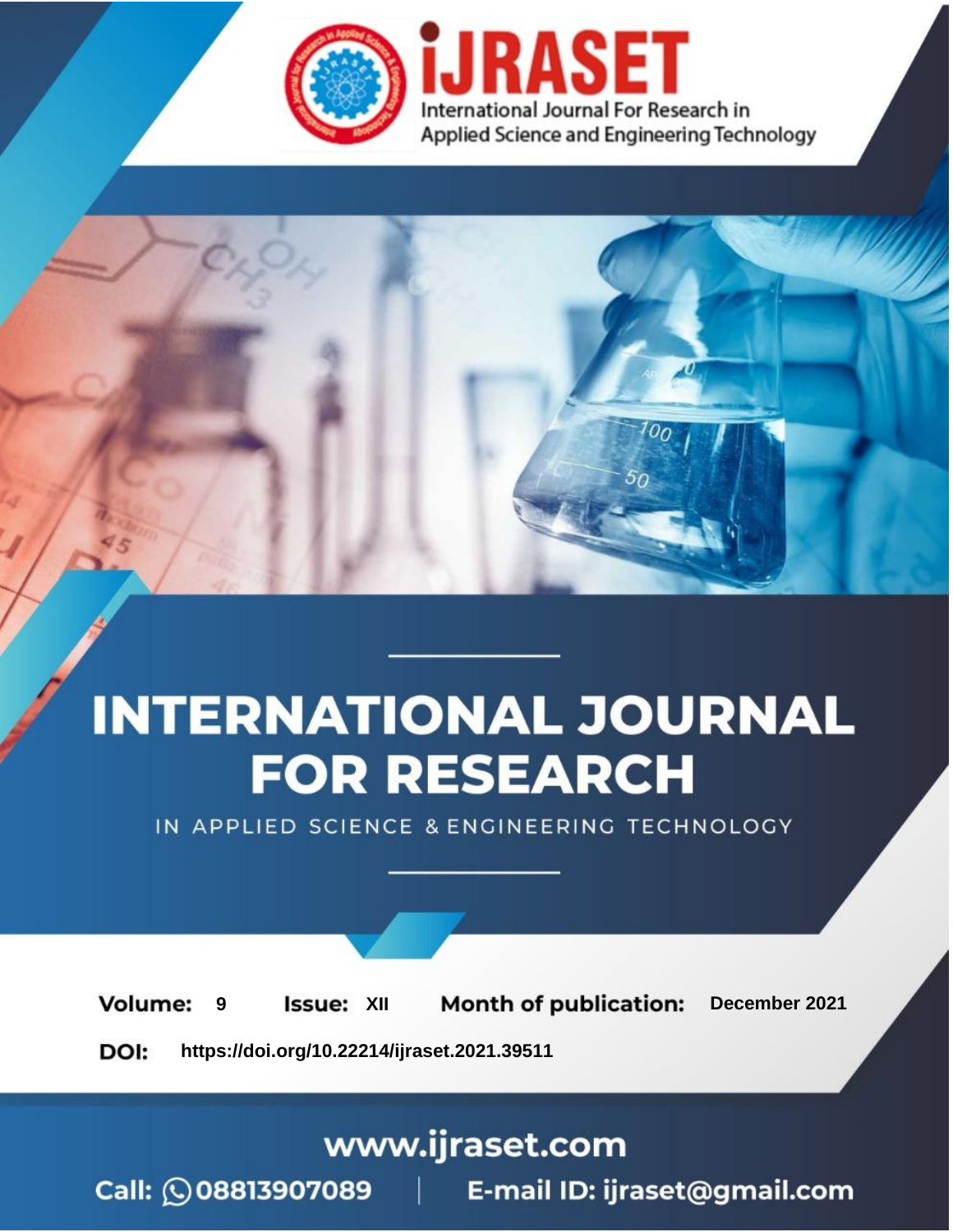

Jalilov Lutfiyor Sotvoldievich

*Senior Teacher, FarPI*

*Annotation: In order to increase the organic biomass in a bush, at least 15 t / ha of semi-rotted cattle manure before plowing, if possible plowed to 30 t / ha in autumn and then sowing in spring, retains the ability to absorb root activity longer, which has a positive effect on yield. reaches*

## **I. INTRODUCTION**

Organic farming requires a gradual increase in soil fertility, and manure, compost, various gels, and biological methods (green manure) are also important in creating granular particles. In cotton, as in all plants, the accumulated organic biomass is inextricably linked to the level of root nutrition, and the weight of the biological aggregate (organic mass) or dry plant mass occurs under the influence of a combination of environmental factors. The dry mass collected by a plant is inextricably linked to the conditions created by man in cultivated crops. These indicators include the amount and proportion of fertilizers, soil moisture, temperature and even 5-6 times or more increase in biomass of many organisms (Belousov, 1975; Yuldashev, Nazarov, 1976; Abdualimov 2006 and others). B.A. Rogolsky (1916) conducted experiments on cotton a century ago and found that growth and development were much slower in the early phases, about 2% of the weight in the mating phase, and 8% in the flowering phase. We determined the dry mass of the cotton plant in the phases of 2-3 true leaves, combing, flowering and ripening, the aim was to determine the proportion of growth (vegetative) and reproductive (fruit) organs in the total mass of the plant by determining the proportion of individual organs. (Table -1)

| The method of sowing and the effect of organic fertilizers on the accumulation of dry mass in a bush of cotton (2014) |                                                                               |      |       |       |           |        |        |          |       |                  |             |            |       |
|-----------------------------------------------------------------------------------------------------------------------|-------------------------------------------------------------------------------|------|-------|-------|-----------|--------|--------|----------|-------|------------------|-------------|------------|-------|
|                                                                                                                       |                                                                               |      |       |       | Flowering |        |        | Fruiting |       | Cooking (25.08.) |             |            |       |
|                                                                                                                       |                                                                               |      |       | Leaf: | Poya      | Fruits | Total: | Leaf:    | Poya: | Fruits           | Cotton swab | Raw cotton |       |
| 1                                                                                                                     | Simple planting<br>method $(60x15 -$<br>1)                                    | 0,88 | 3,9   | 6,3   | 6,4       | 4,4    | 17,1   | 13,3     | 16,2  | 64,2             | 11,0        | 30,1       | 83,6  |
| $\overline{2}$                                                                                                        | Height 28-30<br>$cm (60x15-1)$                                                | 1,12 | 4,7   | 8,3   | 8,5       | 5,0    | 21,3   | 14,3     | 16,9  | 15,4             | 13,0        | 35,5       | 96,6  |
| 3                                                                                                                     | Height 28-30<br>$cm (60x15-1)$                                                | 1,20 | 4,8   | 9,6   | 8,7       | 6,7    | 24,0   | 15,6     | 17,6  | 65,6             | 14,9        | 37,2       | 98,8  |
| 4                                                                                                                     | Height 32-35<br>$cm (60x15-1)$                                                | 1,00 | 9,90  | 8,4   | 9,2       | 7,6    | 25,2   | 15,6     | 17,2  | 59,1             | 11,5        | 33,2       | 91,9  |
| 5                                                                                                                     | Planting on both<br>sides of the<br>stem, height 32-<br>35 cm,<br>$60x2x15-1$ | 1,18 | 11,48 | 10,6  | 11,3      | 8,2    | 30,1   | 17,4     | 18,6  | 73,0             | 13,2        | 38,4       | 109,0 |

Table -1.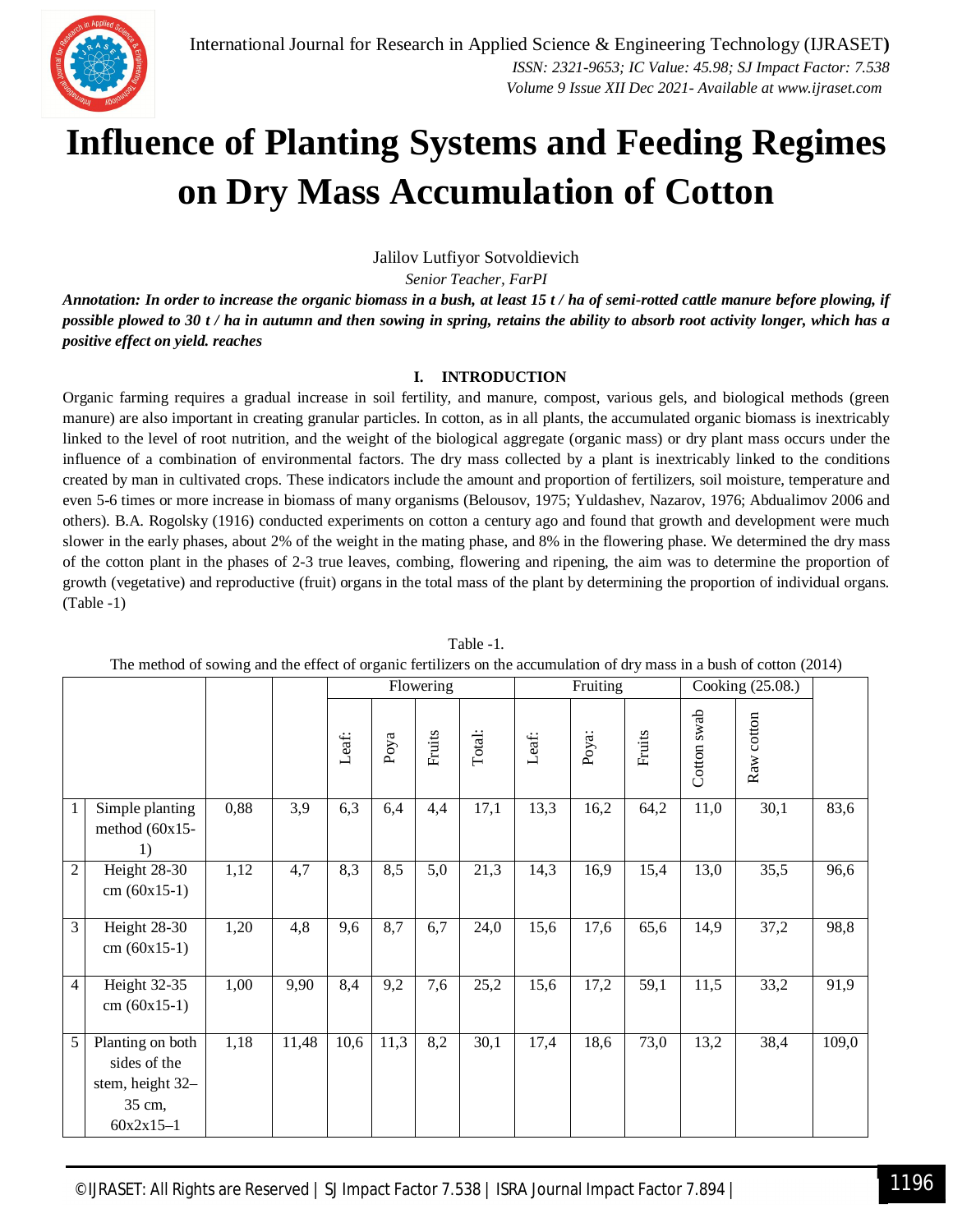

International Journal for Research in Applied Science & Engineering Technology (IJRASET**)**

 *ISSN: 2321-9653; IC Value: 45.98; SJ Impact Factor: 7.538 Volume 9 Issue XII Dec 2021- Available at www.ijraset.com*

| 6 | Planting on both<br>sides of the<br>stem, height 33-                            | 1,24 | 12,3  | 14,2 | 13,0 | 12,4 | 39,7 | 18,3 | 20,1 | 75,4 | 13,6 | 40,6 | 113,8 |
|---|---------------------------------------------------------------------------------|------|-------|------|------|------|------|------|------|------|------|------|-------|
|   | 35 cm,<br>$60x2x15-1$                                                           |      |       |      |      |      |      |      |      |      |      |      |       |
| 7 | Planting the<br>stalks on both<br>sides, height 32-<br>35 cm,<br>$60x2x15-1$ cm | 1,25 | 10,20 | 10,1 | 10,2 | 10,1 | 30,7 | 17,4 | 18,1 | 59,8 | 12,6 | 35,6 | 99,8  |
| 8 | Simple planting<br>method $(60x15 -$<br>1)                                      | 1,30 | 12,11 | 11,3 | 11,4 | 11,3 | 34,1 | 19,1 | 20,4 | 74,3 | 13,5 | 39,4 | 113,8 |
| 9 | Simple planting<br>method $(60x15 -$<br>1)                                      | 1,35 | 13,21 | 13,4 | 10,9 | 13,4 | 38,7 | 20,0 | 21,2 | 76,3 | 14,2 | 41,3 | 117,5 |

It can be seen from the data that when the cotton produced 2-3 chin leaves, its dry mass ranged from 0.88 grams to 1.20 grams, which was more accumulated when planted in the bush. Even in the weeding phase, the difference between the plants in the variants was not significant, i.e., 1, 2, 3 variant plants planted on flat ground weighed 2.9-4.7-4.90 grams, with a maximum biomass of 30 t of manure and 6, 9 variants planted in rows 1 and 2. observed, the difference between them was 10-14 grams.

According to Table 2, the rapid growth of the root structure of the plant led to an increase in its dry mass. It has been proved that the minimum amount of soil is 61-100 cm. In plants obtained for control of the total root mass (lower part of the seed leaf) was collected 16.44-19.76-24.34 grams of planted cotton root 8.22-12.31-12.20 g or 20.66-28-46-31.21 g mass as a variety. (Table 3)

At a height of 35 cm, the cotton stalks in 7,8,9 variants weighed 10.22-15.25-18.30 g, and in these variants the root weight was 26.94-34.15-38.72 g. This indicator showed that it is 1.5-1.8 times more than 1,2,3 variants. The same pattern was repeated in the 2017 experiment.

Thus, the result of morphological and physiological changes in the roots was also noted in the accumulation of dry biomass of the roots. Doubling the amount of organic fertilizer resulted in almost doubling the root mass of cotton buds planted on the ridges. The rapid growth of vigorously grown and developed lateral roots leads to the conclusion that the planting of organic fertilizers and sprouts is a measure of the rapid growth of the aboveground organs, which leads to the proliferation of fruit organs.

|                |                                                                        |          |           | total  |       |
|----------------|------------------------------------------------------------------------|----------|-----------|--------|-------|
| $N_2$          | Options                                                                | $0 - 30$ | $30 - 60$ | 60-100 |       |
|                | Simple planting method<br>$(60x15-1)$                                  | 8,61     | 4,72      | 3,21   | 16,54 |
| 2              | Height $28-30$ cm $(60x15-1)$                                          | 10,22    | 5,60      | 5,40   | 21,22 |
| 3              | Height $28-30$ cm $(60x15-1)$                                          | 12,00    | 6,71      | 5,61   | 24,32 |
| $\overline{4}$ | Height $32-35$ cm $(60x15-1)$                                          | 9,25     | 6,44      | 6,66   | 22,35 |
| 5              | Planting on both sides of the<br>stem, height 32–35 cm,<br>$60x2x15-1$ | 12,00    | 8,40      | 7,90   | 28,30 |
| 6              | Planting on both sides of the<br>stem, height 33-35 cm,<br>$60x2x15-1$ | 15,30    | 11,24     | 9,71   | 36,25 |

Table -2.

Influence of sowing method and amount of organic fertilizer on dry mass of cotton root dug by trench method, g (2016)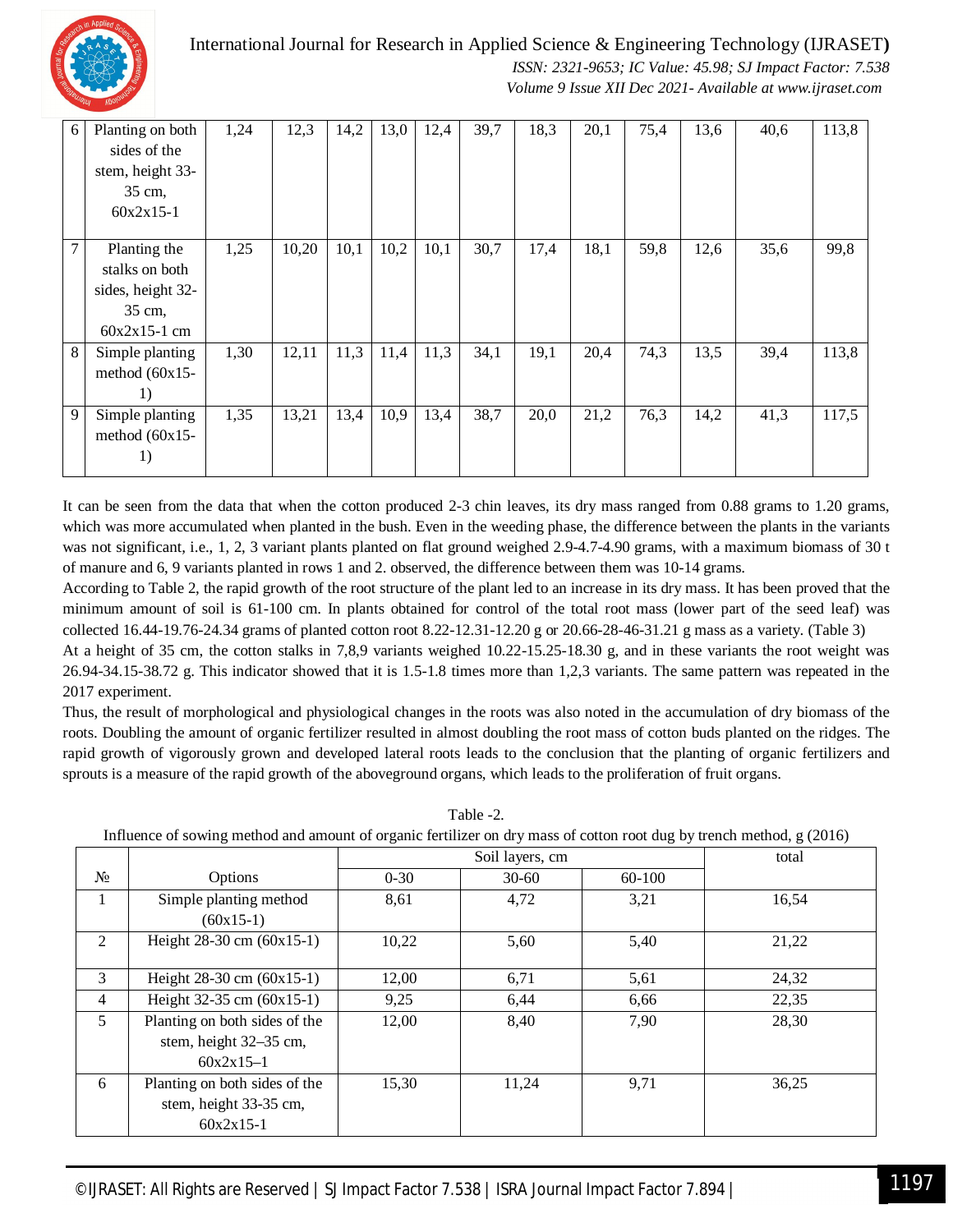

## International Journal for Research in Applied Science & Engineering Technology (IJRASET**)**

 *ISSN: 2321-9653; IC Value: 45.98; SJ Impact Factor: 7.538 Volume 9 Issue XII Dec 2021- Available at www.ijraset.com*

|   | Planting the stalks on both | 10,31 | 8,90  | 8,00  | 27,21 |
|---|-----------------------------|-------|-------|-------|-------|
|   | sides, height 32-35 cm,     |       |       |       |       |
|   | $60x2x15-1$ cm              |       |       |       |       |
| 8 | Simple planting method      | 17,20 | 9,22  | 10,21 | 36,63 |
|   | $(60x15-1)$                 |       |       |       |       |
|   | Simple planting method      | 19,44 | 10,11 | 11,20 | 40,75 |
|   | $(60x15-1)$                 |       |       |       |       |

| Influence of sowing method and amount of organic fertilizer on dry mass of cotton root dug by trench method (2016) |                                                                          |          |                 |            |       |  |  |  |  |
|--------------------------------------------------------------------------------------------------------------------|--------------------------------------------------------------------------|----------|-----------------|------------|-------|--|--|--|--|
| $N_{\!}\Omega$                                                                                                     | Options                                                                  |          | Soil layers, cm |            |       |  |  |  |  |
|                                                                                                                    |                                                                          | $0 - 30$ | $30 - 60$       | $60 - 100$ |       |  |  |  |  |
| $\mathbf{1}$                                                                                                       | Simple planting method<br>$(60x15-1)$                                    | 8,56     | 4,66            | 3,20       | 16,44 |  |  |  |  |
| $\overline{2}$                                                                                                     | Height 28-30 cm (60x15-1)                                                | 9,25     | 5,30            | 5,21       | 19,76 |  |  |  |  |
| $\overline{3}$                                                                                                     | Height 28-30 cm (60x15-1)                                                | 12,00    | 6,68            | 5,66       | 24,34 |  |  |  |  |
| $\overline{4}$                                                                                                     | Height 32-35 cm (60x15-1)                                                | 8,22     | 6,24            | 6,20       | 20,66 |  |  |  |  |
| $5\overline{)}$                                                                                                    | Planting on both sides of the<br>stem, height 32-35 cm,<br>$60x2x15-1$   | 12,31    | 8,44            | 7,71       | 28,46 |  |  |  |  |
| 6                                                                                                                  | Planting on both sides of the<br>stem, height 33-35 cm,<br>$60x2x15-1$   | 12,20    | 10,40           | 8,61       | 31,21 |  |  |  |  |
| $\tau$                                                                                                             | Planting the stalks on both<br>sides, height 32-35 cm,<br>$60x2x15-1$ cm | 10,22    | 8,72            | 8,00       | 26,94 |  |  |  |  |
| 8                                                                                                                  | Simple planting method<br>$(60x15-1)$                                    | 15,25    | 9,24            | 9,66       | 34,15 |  |  |  |  |
| 9                                                                                                                  | Simple planting method<br>$(60x15-1)$                                    | 18,30    | 10,22           | 10,20      | 38,72 |  |  |  |  |

Table -3.

Based on the scientific evidence, it can be concluded that when cotton is planted on cotton, both in terms of quantity and nutrient uptake, it grows optimally in the early stages, increasing the dry biomass and producing a rich cotton crop..

## **REFERENCES**

- [1] Белаусов М.А. Физиология корнвого питания хлопчатника. Тошкент "Фан" 1975 г.
- [2] Йўлдашев С. Назаров М. Вляние фактори среди на структуру куста и уражайности хлопчатника Тошкент "Фан" 1976 г.

[3] Абдуолимов Ш. Турли ўстирувчи моддаларнинг ғўзани ўсиши ва хосилдорлигига таъсири. "Фермер ва деҳқон ҳўжаликларида пахта ва бошқа экинларнинг парваришлашнинг янги технологиялари" тўплами Тошкент "ЎЗПИТИ" 2006 й.